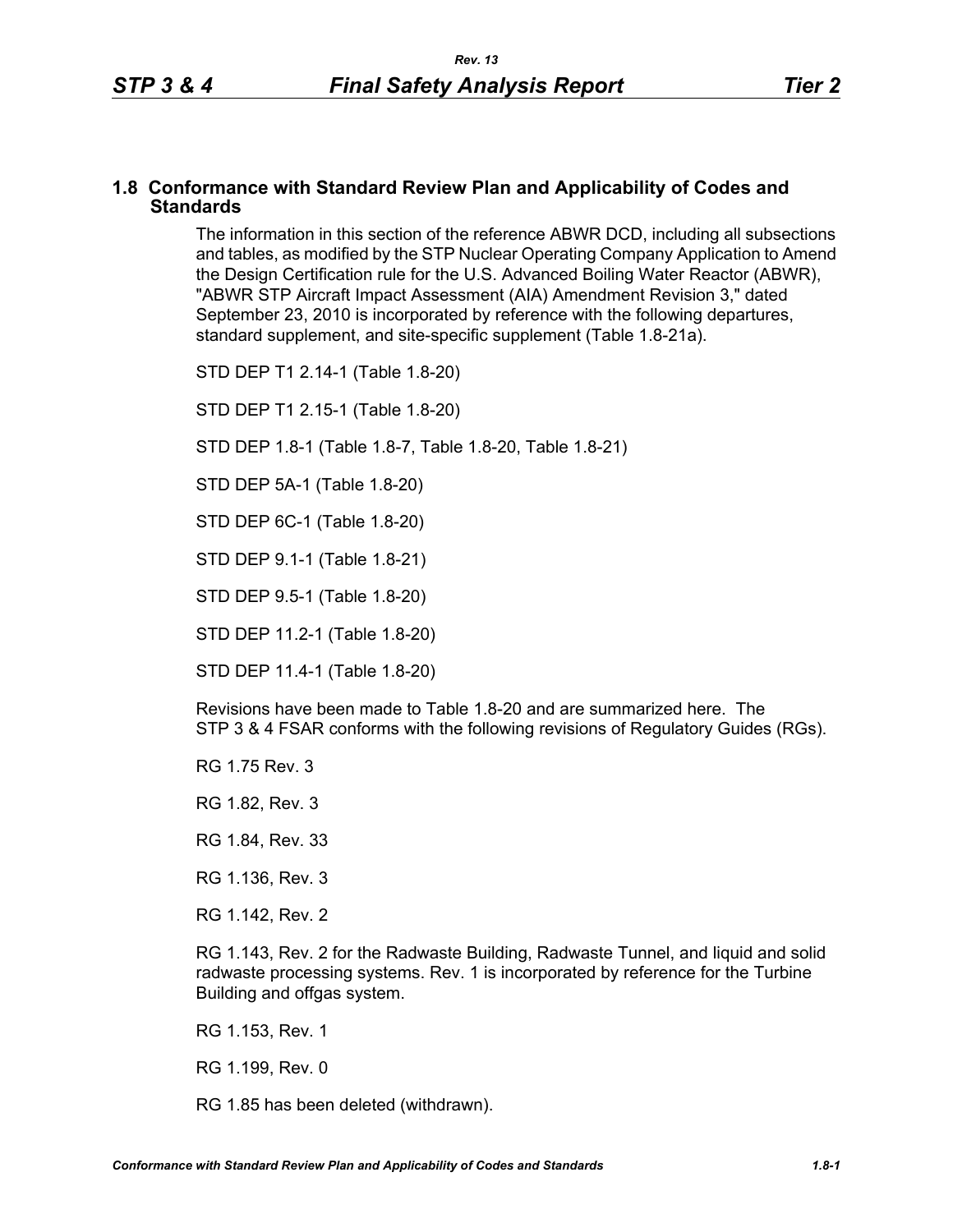Revisions have been made to Table [1.8-21](#page-5-0) and are summarized here. The STP 3 & 4 FSAR conforms with the following Codes and Standards.

ACI 349, 1997

ASME BPVC, Section III, Division 2, 2001 Edition with 2003 Addenda

MIL STD-461E, 1999

MIL STD-462E, 1999

IEEE 279, 1971 has been replaced by IEEE 603, 1991

IEEE 384, 1992

IEEE 603, 1991

MIL STD-1478, 1991 has been cancelled by the Dept. of Defense, and has been deleted.

International Building Code, 2006

Additionally, the following standard supplemental information corrects an omission from DCD Table 1.8-21.

IEEE 665, 1995

| Table 1.8-7 Summary of Differences from SRP Section 7 |
|-------------------------------------------------------|
|-------------------------------------------------------|

| <b>SRP Section</b> | <b>Specific SRP</b>                                               | <b>Summary Description</b>                | <b>Subsection Where</b>                                                                                                                                |
|--------------------|-------------------------------------------------------------------|-------------------------------------------|--------------------------------------------------------------------------------------------------------------------------------------------------------|
|                    | Acceptance Criteria                                               | of Difference                             | l Discussed                                                                                                                                            |
|                    | Table 7.1:12<br><del>iawa maia</del><br><del>1222 210. 7.10</del> | <b>RHR Annunciation at</b><br>loop level. | p p p <i>n l 1</i><br>7.0.2.0.2.1<br>7 2 2 4 2 11 1<br>1.0.2.7.2.11<br>$\Lambda$ $\Omega$ $\Omega$ $\Omega$ $\Lambda$ $\Lambda$<br>7. T. 4. V. 4. 1. T |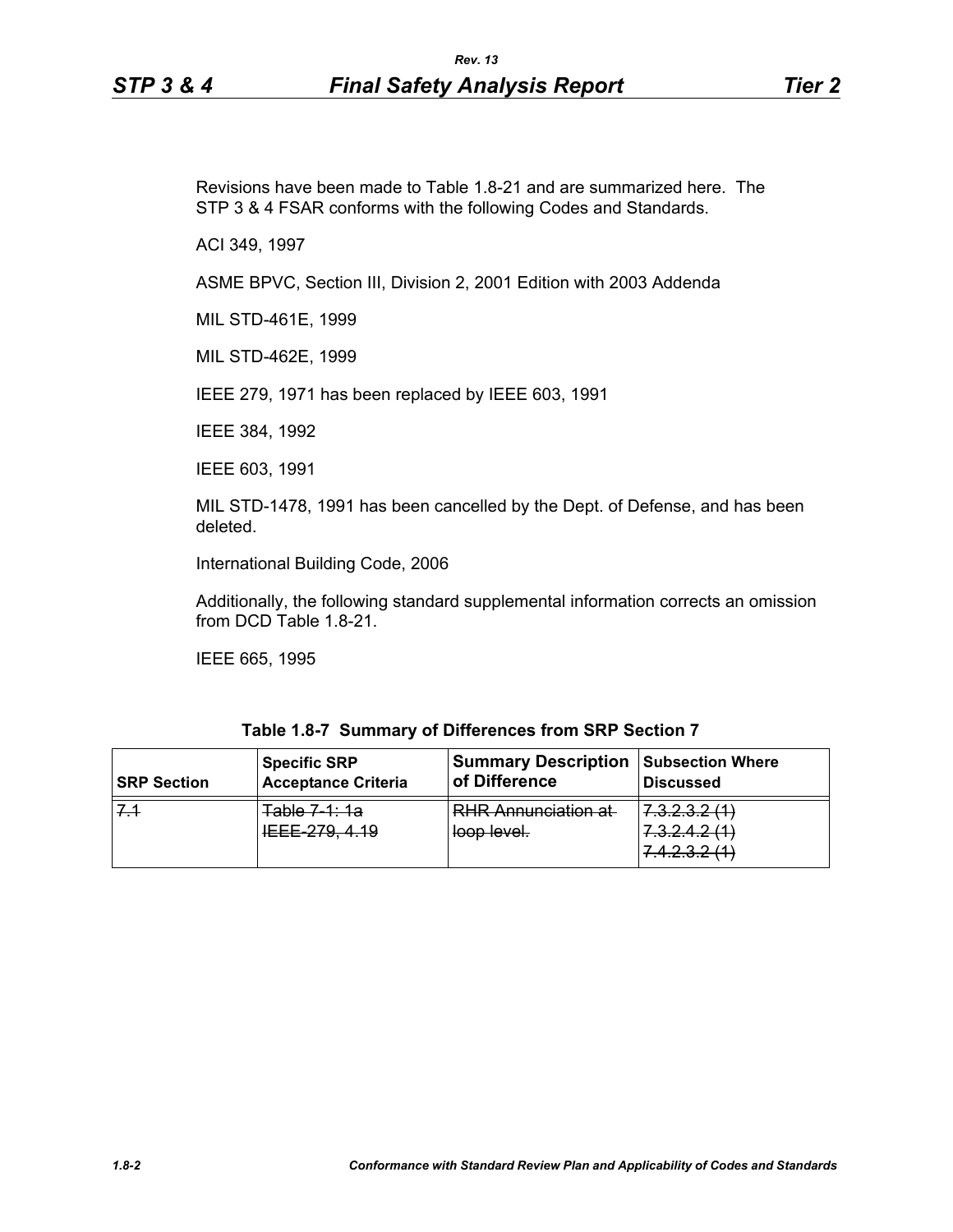<span id="page-2-0"></span>

| RG No.  | <b>Regulatory Guide Title</b>                                                                                                                                                                           | Appl.<br>Rev.       | <b>Issued</b><br><b>Date</b> | <b>ABWR</b><br><b>Applicable?</b> | <b>Comments</b> |
|---------|---------------------------------------------------------------------------------------------------------------------------------------------------------------------------------------------------------|---------------------|------------------------------|-----------------------------------|-----------------|
| 1.7     | Control of Combustible Gas Concentrations in<br>Containment Following a Loss-of-Coolant<br>Accident                                                                                                     | 23                  | 11/78<br>3/07                | Yes                               |                 |
| [1.53]  | Application of the Single-Failure Criterion to<br>Safety Systems <sup>(12)</sup>                                                                                                                        | 0                   | 6/73                         | Yes]                              |                 |
| [1.75]  | Physical Independence of Electric Systems                                                                                                                                                               | $\overline{2}$<br>3 | 9/78<br>2/05                 | Yes $J^{(\overline{4})}$          |                 |
| 1.118   | Periodic Testing of Electric Power and<br>Protection System <sup>(12)</sup>                                                                                                                             | $\overline{c}$      | 6/78                         | Yes                               |                 |
| [1.152] | Criteria for Programmable Digital Computer<br>System Software in Safety-Related Systems<br>of Nuclear Power Plants <sup>(10)</sup>                                                                      | $\theta$ 2          | 11/85<br>1/06                | $Yes]^{(4)}$                      |                 |
| 1.168   | Verification, Validation, Reviews and Audits<br>for Digital Computer Software Used in Safety<br>Systems of Nuclear Power Plants                                                                         | 1                   | 2004                         | Yes                               |                 |
| 1.169   | Configuration Management Plans for Digital<br>Computer Software Used in Safety Systems<br>of Nuclear Power Plants                                                                                       | 0                   | 9/97                         | Yes                               |                 |
| 1.170   | Software Test Documentation for Digital<br>Computer Software Used in Safety Systems<br>of Nuclear Power Plants                                                                                          | 0                   | 9/97                         | Yes                               |                 |
| 1.171   | Software Unit Testing for Digital Computer<br>Software Used in Safety Systems of Nuclear<br><b>Power Plants</b>                                                                                         | 0                   | 9/97                         | Yes                               |                 |
| 1.172   | Software Requirements Specifications for<br>Digital Computer Software Used in Safety<br><b>Systems of Nuclear Power Plants</b>                                                                          | $\pmb{0}$           | 9/97                         | Yes                               |                 |
| 1.173   | Developing Software Life Cycle Process for<br>Digital Computer Software Used in Safety<br><b>Systems of Nuclear Power Plants</b>                                                                        | 0                   | 9/97                         | Yes                               |                 |
| 1.180   | <b>Guidelines for Evaluating Electromagnetic</b><br>and Radio- Frequency Interference in Safety-<br>Related Instrumentation and Control Systems<br>Instrumentation and Control Systems <sup>6(11)</sup> | 1                   | 10/03                        | Yes                               |                 |
| 1.209   | Guidelines for Environmental Qualification of<br>Safety-Related Computer-Based<br>Instrumentation and Control Systems in<br><b>Nuclear Power Plants</b>                                                 | 0                   | 03/07                        | Yes                               |                 |
| 1.82    | Water Sources for Long-Term Recirculation                                                                                                                                                               | $\ddagger$          | 11/85                        | Yes                               |                 |

**3**

**11/03**

### **Table 1.8-20 NRC Regulatory Guides Applicable to ABWR**

Cooling Following Loss-of-Coolant Accident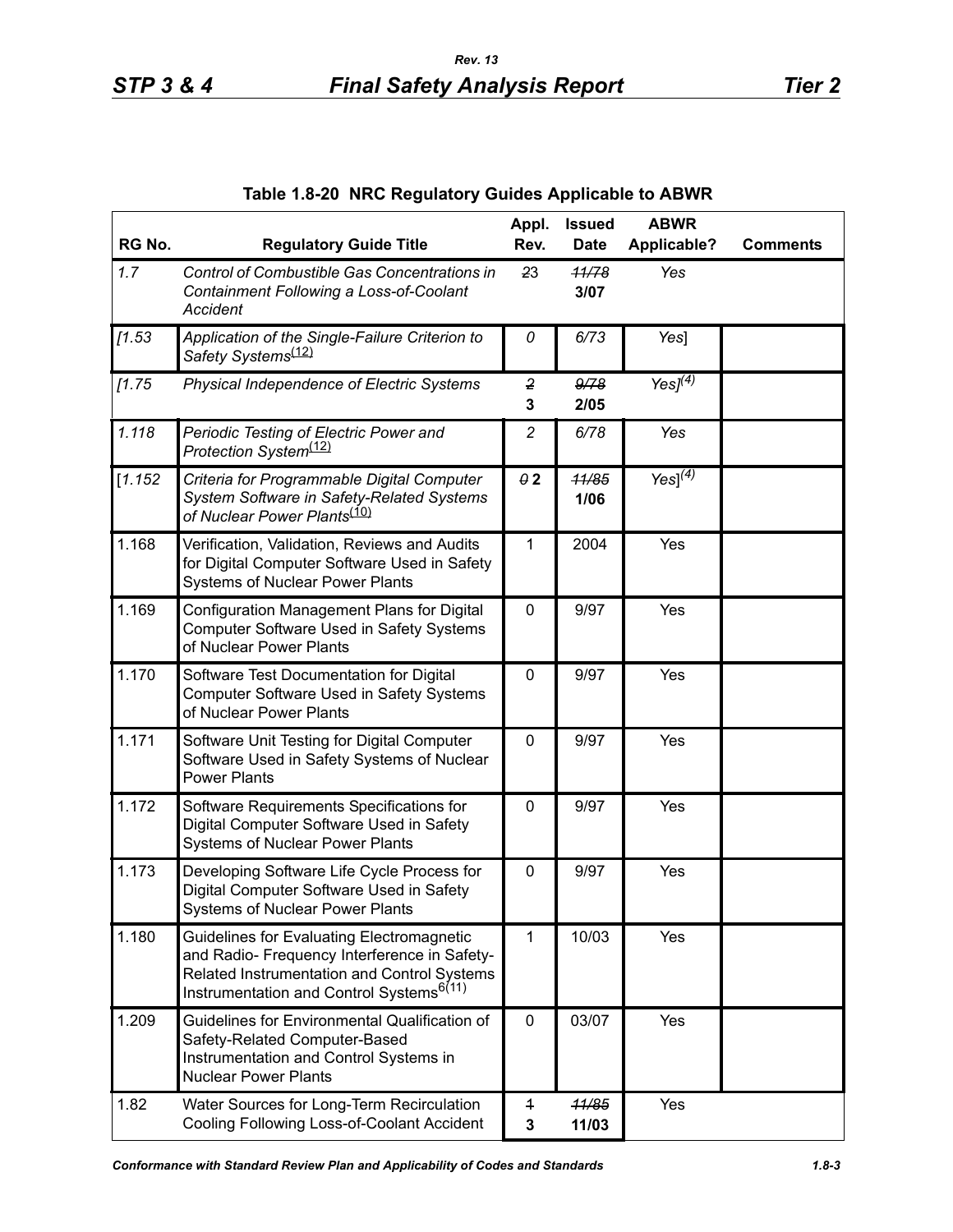| Table 1.8-20 NRC Regulatory Guides Applicable to ABWR (Continued) |  |
|-------------------------------------------------------------------|--|
|                                                                   |  |

| 1.199   | Anchoring Components and Structural<br>Supports in Concrete                                                                                                                             | $\mathbf{0}$                              | 11/03                  | Yes           |                                                                                                      |
|---------|-----------------------------------------------------------------------------------------------------------------------------------------------------------------------------------------|-------------------------------------------|------------------------|---------------|------------------------------------------------------------------------------------------------------|
| [1.84]  | Design and Fabrication Code Case<br>Acceptability, ASME Section III, Division 1                                                                                                         | 27<br>33                                  | 11/90<br>8/05          | Yes $J^{(1)}$ |                                                                                                      |
| 1.85    | Materials Code Case Acceptability,<br><b>ASME Section III, Division 1</b>                                                                                                               | 27                                        | 44/90                  | Yes           |                                                                                                      |
| 1.108   | <b>Periodic Testing of Diesel Generator Units</b><br>Used as Onsite Electric Power Systems at<br><b>Nuclear Power Plants</b>                                                            | $\overline{1}$                            | 8/77sup<br>ersede<br>d | Yes           | <b>Replaced by</b><br><b>RG. 1.9</b>                                                                 |
| 1.136   | Materials, Construction, and Testing of<br>Concrete Containments (Articles CC-1000,<br>-2000, and -4000 through -6000 of the "Code<br>for Concrete Reactor Vessels and<br>Containment") | 2<br>$\overline{3}$                       | 7/81<br>3/07           | Yes           |                                                                                                      |
| 1.142   | Safety-Related Concrete Structures for<br>Nuclear Power Plants (Other Than Reactor<br><b>Vessels and Containments)</b>                                                                  | $\overline{\mathbf{1}}$<br>$\overline{2}$ | 11/81<br>11/01         | Yes           |                                                                                                      |
| 1.143   | Guidance for Radioactive Waste Management<br>Systems, Structures, and Components<br>Installed in Light-Water-Cooled Nuclear<br><b>Power Plants</b>                                      | 1                                         | 10/79                  | Yes           | (Rev 1 -<br>incorporated by<br>reference from<br>the DCD)                                            |
|         |                                                                                                                                                                                         | $\overline{2}$                            | 11/01                  | Yes           | (Rev 2 - RWB,<br>radwaste pipe<br>tunnel, and<br>liquid and solid<br>waste<br>management<br>systems) |
| 1.150   | <b>Ultrasonic Testing of Reactor Vessel Welds</b><br><b>During Preservice and Inservice</b><br>Examinations                                                                             | $\overline{\mathcal{L}}$                  | 2/83                   | yes           |                                                                                                      |
| [1.153] | Criteria for Power, Instrumentation, and<br><b>Control Portions of Safety Systems</b>                                                                                                   | 0                                         | 12/85<br>6/96          | Yes $J(4)$    |                                                                                                      |
| 1.189   | Fire Protection for Operating Nuclear Power<br>Plants                                                                                                                                   | 1                                         | 3/2007                 | Yes           |                                                                                                      |
| 1.189   | Fire Protection for Operating Nuclear Power<br>Plants                                                                                                                                   | $\mathbf{2}$                              | 10/2009                | Yes           | Only as it<br>applies to<br>Single and<br>Multiple<br>Spurious<br>Operation<br>Analysis              |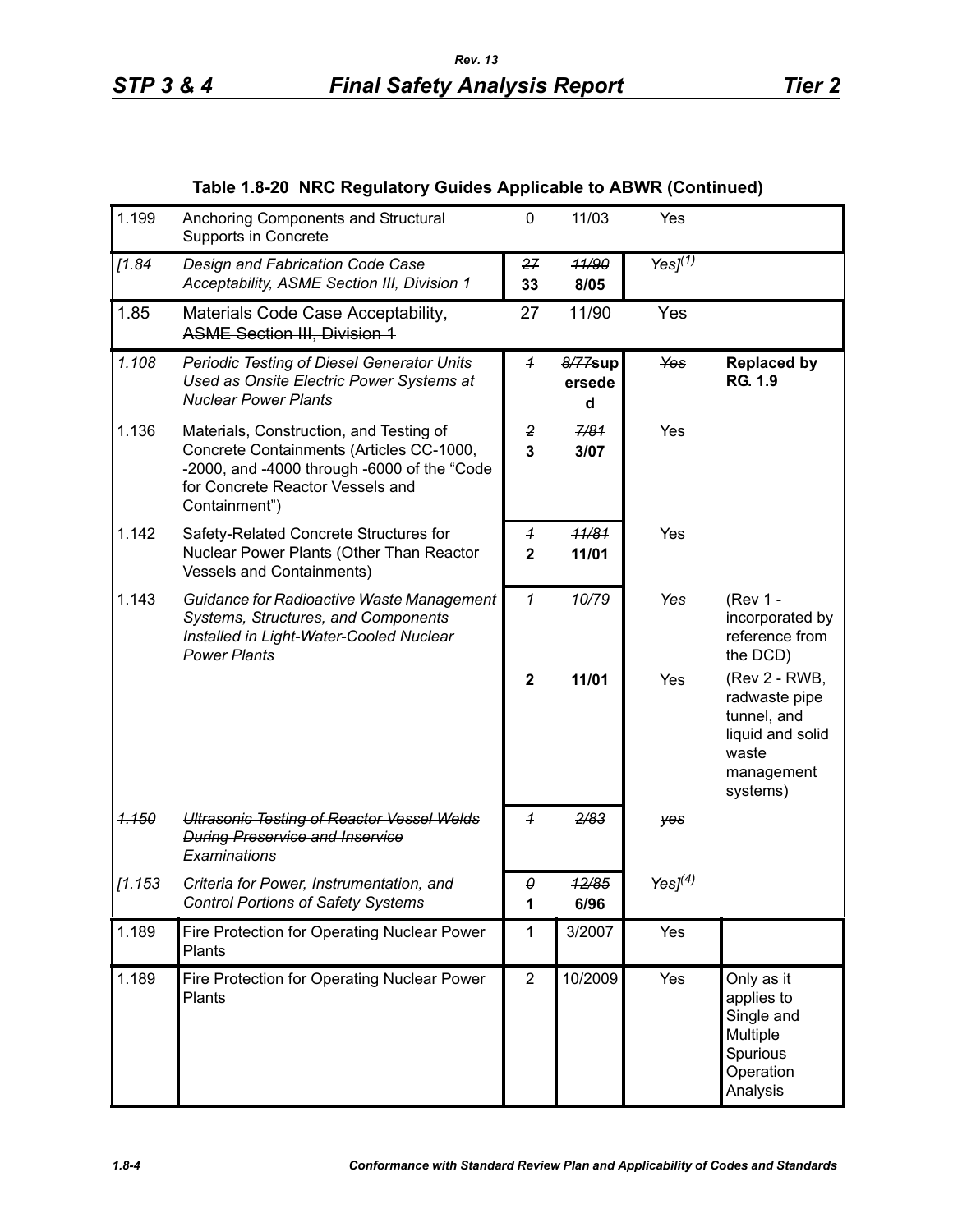- 
- 5 The Common Q Digital Platform was submitted for generic use and was approved for reference as described in Topical Report WCAP-16097-P-A, Revision 0, "Common Qualified Platform Topical Report." This topical report includes the SERs dated August 11, 2000, June 22, 2001, and February 4, 2003, and is consistent with the referenced Regulatory Guide revisions identified in the comments. The Westinghouse "Software Program Manual for Common Q Systems" (SPM), WCAP-16096-NP-A also incorporates standards and Regulatory Guide requirements. The requirements that this platform were licensed to are submitted as an acceptable alternate to current requirements based on the original NRC review and SERs.
- 6 RG 1.180 endorses IEEE 1050-1996. The digital instrumentation and controls systems conform to IEEE 1050-2004 as shown in Table 1.8-21.
- 7 RG 1.209 endorses IEEE 323-2003. The ELCS conforms to IEEE 323-1983 as discussed in Note 5.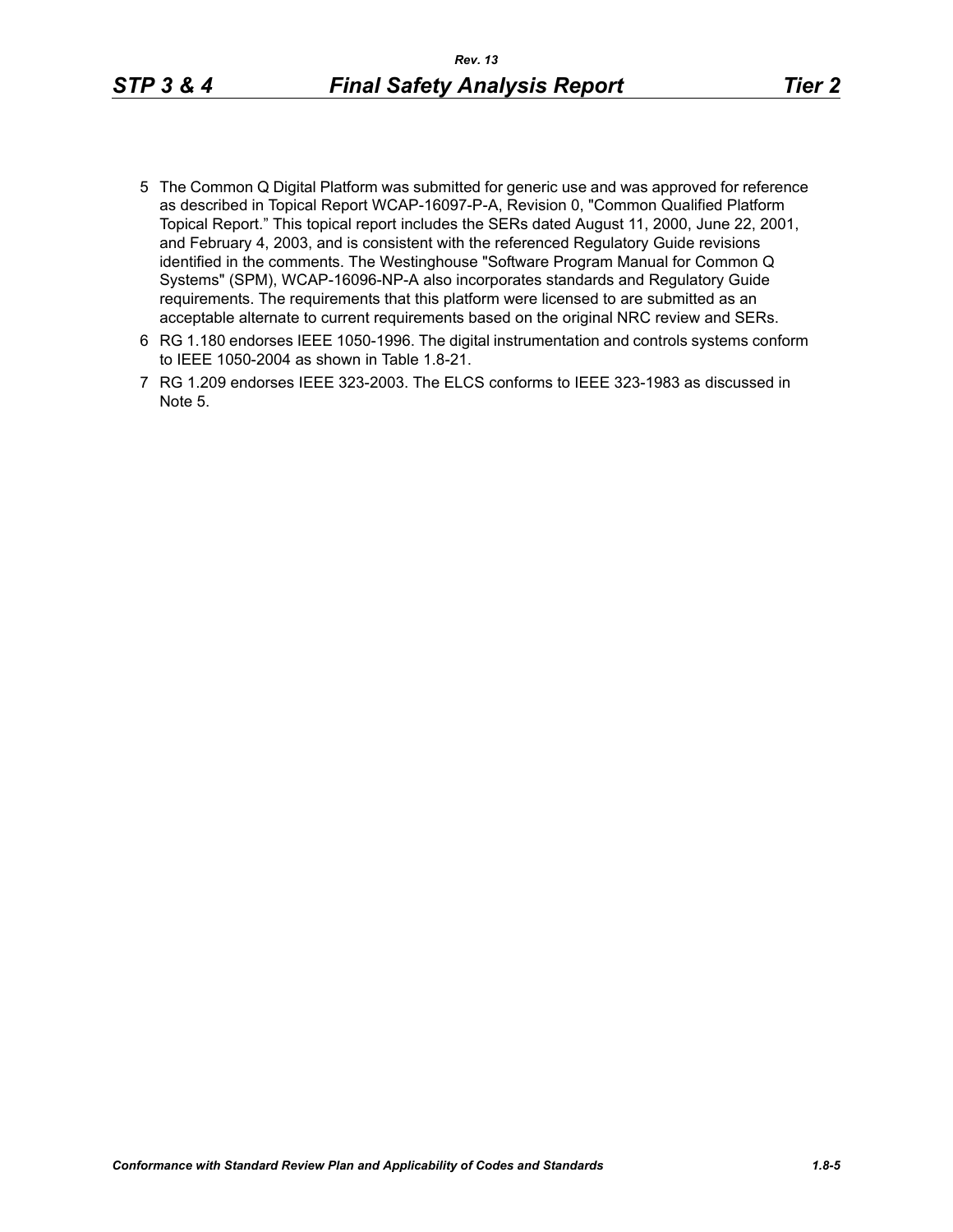<span id="page-5-0"></span>

| <b>Code or Standard</b>                  |                                     |                                                                                                                                                                                |  |  |  |
|------------------------------------------|-------------------------------------|--------------------------------------------------------------------------------------------------------------------------------------------------------------------------------|--|--|--|
| <b>Number</b>                            | Year                                | <b>Title</b>                                                                                                                                                                   |  |  |  |
| <b>American Concrete Institute (ACI)</b> |                                     |                                                                                                                                                                                |  |  |  |
| 1349 <sup>(†)</sup>                      | 1980 1997                           | Code Requirements for Nuclear Safety-Related Concrete<br>Structures <sub>1</sub> <sup>(1)(13)</sup>                                                                            |  |  |  |
|                                          |                                     | <b>American Society of Mechanical Engineers (ASME)</b>                                                                                                                         |  |  |  |
| NOG-1                                    | 2004                                | Rules for Construction of Overhead and Gantry Cranes                                                                                                                           |  |  |  |
| [SEC III                                 | 1989                                | BPVC Section III, Division 1, Rules for Construction of Nuclear<br>Power Plant Components] <sup>(6)(8)</sup>                                                                   |  |  |  |
| [Sec III                                 | <b>2001 with</b><br>2003<br>Addenda | BPVC Section III, Division 2, Rules for Construction of Nuclear<br>Power Plant Components] <sup>(8)</sup>                                                                      |  |  |  |
|                                          |                                     | Institute of Electrical and Electronics Engineers (IEEE)                                                                                                                       |  |  |  |
| $7 - 4.3.2$                              | 1982-2003                           | Standard Criteria for Digital Computers Used in Safety Systems of<br><b>Nuclear Power Generation Stations</b>                                                                  |  |  |  |
| <b>[279</b>                              | 1971                                | Criteria for Protection Systems for NPGS1(3)(4)                                                                                                                                |  |  |  |
| $[323^{\dagger}]$                        | 1974                                | Qualifying Class IE Equipment for NPGSJ <sup>(3)(4)<del>(7)</del>(12)</sup>                                                                                                    |  |  |  |
| [338]                                    | 1977                                | Criteria for the Periodic Surveillance Testing of NPGS Safety<br>Systems] <sup>(3)(9)(12)</sup>                                                                                |  |  |  |
| 379 <sup>†</sup>                         | 1977                                | Standard Application of the Single-Failure Criterion to NPGS Safety<br>Systems <sup>(12)</sup>                                                                                 |  |  |  |
| [384 <sup>(1)</sup> ]                    | <del>1981</del> 1992                | Criteria for Independence of Class 1E Equipment and Circuits] <sup>(3)</sup>                                                                                                   |  |  |  |
| [603 <sup>(†)</sup> ]                    | 1980 1991                           | <b>IEEE Standard Criteria for Safety Systems for Nuclear Power</b><br>Generating Stations, including the corrective sheet dated January 30,<br>1995] <sup>(3)<u>/(4)</u></sup> |  |  |  |
| 665                                      | 1995                                | <b>IEEE Guide for Generating Station Grounding</b>                                                                                                                             |  |  |  |
| [ $828^{\dagger}$                        | 1983 1990                           | Standard for Software Configuration Management Plans] <sup>(3)(4)</sup>                                                                                                        |  |  |  |
| [830 $†$                                 | <b>1984 1993</b>                    | Recommended Practice for Software Requirements<br>Specifications] <sup>(3)(4)</sup>                                                                                            |  |  |  |
| 1008                                     | 1987                                | <b>Standard for Software Unit Testing</b>                                                                                                                                      |  |  |  |
| $[1012^{1}]$                             | <b>1986 1998</b>                    | Standard for Software Verification and Validation] <sup>(3)(4)</sup>                                                                                                           |  |  |  |
| 1028                                     | 1997                                | <b>Standard for Software Reviews and Audits</b>                                                                                                                                |  |  |  |
| $[1050$                                  | 1989 2004                           | Guide for Instrumentation and Control Equipment Grounding in<br>Generating Stations] <sup>(3)(4)</sup>                                                                         |  |  |  |
| 1074                                     | 1995                                | Standard for Developing Software Life Cycle Processes                                                                                                                          |  |  |  |
| U.S. Military (MIL)                      |                                     |                                                                                                                                                                                |  |  |  |

# **Table 1.8-21 Industrial Codes and Standards(\*) Applicable to ABWR**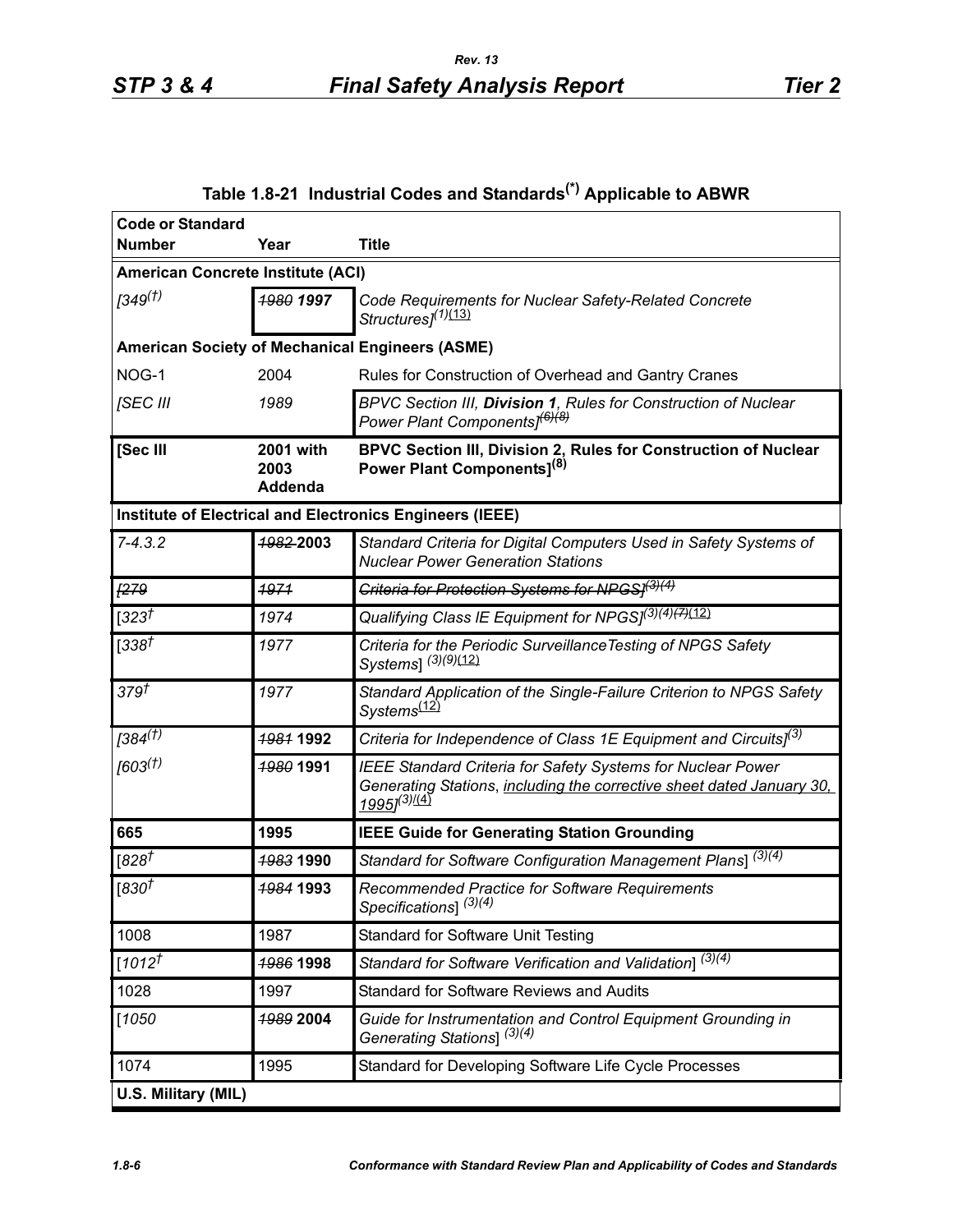|  | Table 1.8-21 Industrial Codes and Standards <sup>(*)</sup> Applicable to ABWR (Continued) |  |  |
|--|-------------------------------------------------------------------------------------------|--|--|
|  |                                                                                           |  |  |

| <b>STD-461GE</b>         | <b>1987 1999</b>     | Electromagnetic Emission and Susceptibility Requirements for the<br>Control of Electromagnetic Interference] <sup>(3)(4)</sup>                    |
|--------------------------|----------------------|---------------------------------------------------------------------------------------------------------------------------------------------------|
| <b>STD-462E</b>          | <del>1967</del> 1999 | Measurement of Electromagnetic Interference Characteristics] <sup>(3)(4)</sup>                                                                    |
|                          | <u> 1991</u>         | <del>Task Performance Analysis1<sup>(b)</sup></del>                                                                                               |
| <b>Others</b>            |                      |                                                                                                                                                   |
| <b>HEG 801-2</b>         | 4994                 | Electronic Capability for Industrial Process Measurement and<br>Control Equipment1 <sup>(3)</sup>                                                 |
| <b>IIEC 61000</b>        | 2001                 | Electromagnetic Compatibility (EMC) - Part 4-2: Testing and<br><b>Measurement Techniques - Electrostatic Discharge Immunity</b><br>Test $1^{(3)}$ |
| <b>UBG</b><br><b>IBC</b> | <u> 1991</u><br>2006 | <b>Uniform Building Code</b><br><b>International Building Code</b>                                                                                |

Notes:

*(1)*See Subsection 3.8.3.2 for restriction to use of these.

*(3)*See Section 7A.1(1).

*(4)*See Section 7A.1(2).

*(6)*See Subsection 3.8.1.1.1 for specific restriction of change to this edition.

- *(8)*See Subsection 3.9.1.7 for specific restriction of change to this edition in application to piping design. See Table 3.2-3 for the restricted Subsections of this Code as applied to piping design only.
- *(10)* The DI&C Systems will be evaluated for compliance with revised cyber security guidance being developed by the NRC and industry as computer security guidance to be issued as Secure Development and Operational Environment (SDOE) in the context of requirements in Revision 3 to Regulatory Guide 1.152 (DG-1249).
- (11) RG 1.180 endorses IEEE 1050-1996. The digital instrumentation and controls systems conform to IEEE 1050- 2004 as shown in Table 1.8-21.
- (12) The DI&C Systems will comply with current RG 1.53 Rev. 2 (11/03), RG 1.118 Rev. 3 (1995), IEEE 323-2003, IEEE 338-1987, and IEEE 379-2000.
- (13) ACI 349-97 references ASTM C289-81 for testing potential reactivity of aggregates (chemical). Additional testing per ASTM C1260 and C1293 will be performed.

(\*) The listing of a code or standard does not necessarily mean that it is applicable in its entirety. (†)Also an ANSI code (i.e. ANSI/ASME, ANSI/ANS, ANS/IEEE etc.).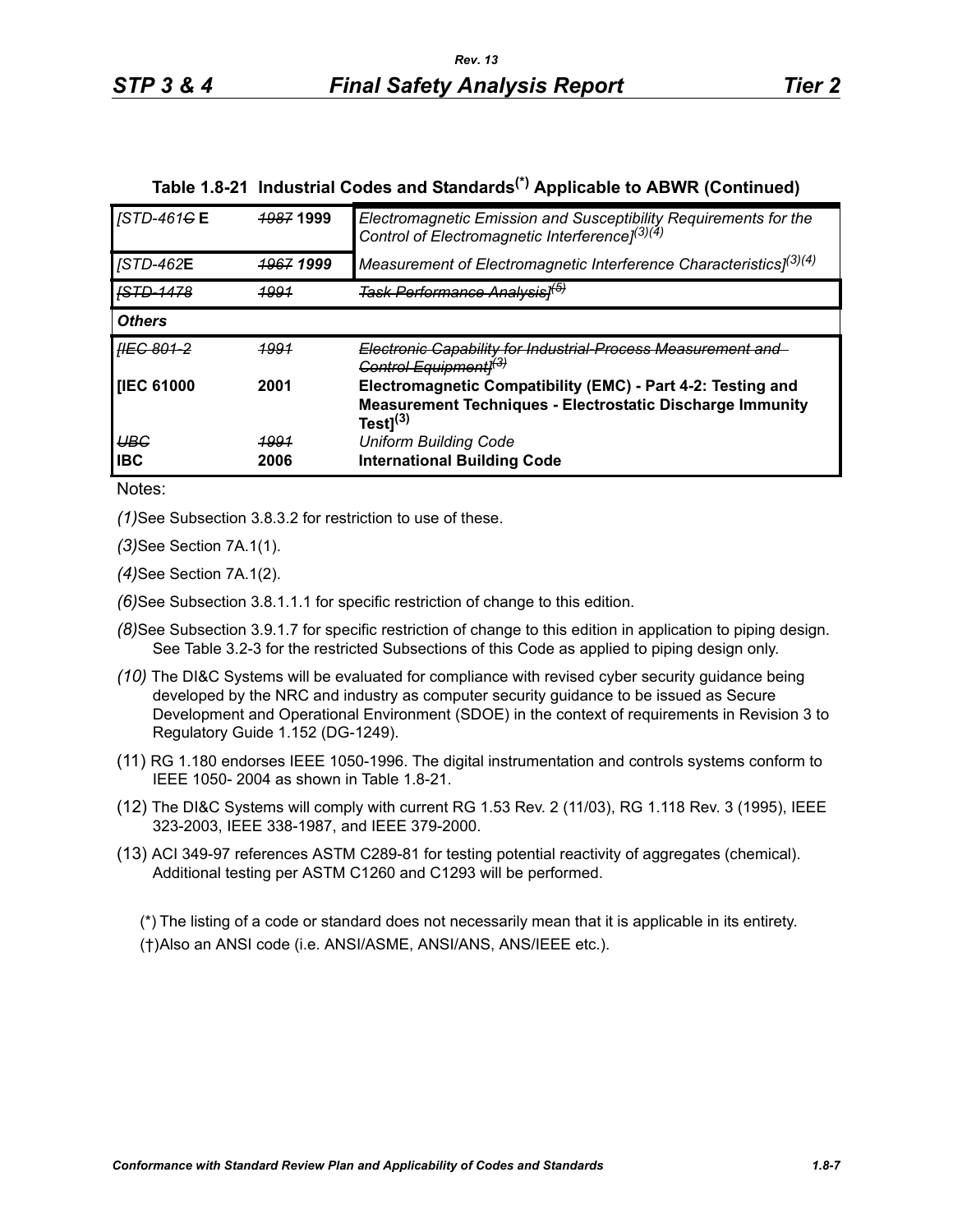| Code or<br><b>Standard</b>               |                   |                                                                                                                                                           |
|------------------------------------------|-------------------|-----------------------------------------------------------------------------------------------------------------------------------------------------------|
| <b>Number</b>                            | Year              | <b>Title</b>                                                                                                                                              |
| <b>American Concrete Institute (ACI)</b> |                   |                                                                                                                                                           |
| 349                                      | 1997              | Code Requirements for Nuclear Safety-Related Concrete Structures                                                                                          |
| 350                                      | 2001              | Code Requirements for Environmental Engineering Concrete Structures, and<br>Commentary (ACI 350R-01)                                                      |
| 350.1                                    | 2001              | Tightness Testing of Environmental Engineering Concrete Structures, and<br>Commentary (ACI 350.1R-01)                                                     |
|                                          |                   | American Institute of Steel Construction (AISC)                                                                                                           |
| N690 <sup>†</sup>                        | 1994 <sup>*</sup> | Specifications for the Design, Fabrication and Erection of Steel Safety-Related<br><b>Structures for Nuclear Facilities</b><br>* (including Supplement 2) |
| <b>American Nuclear Society (ANS)</b>    |                   |                                                                                                                                                           |
| 2.8                                      | 1992              | Determining Design Basis Flooding at Power Reactor Sites                                                                                                  |
| 3.11                                     | 2005              | Determining Meteorological Information at Nuclear Facilities                                                                                              |
| 5.1                                      | 2005              | Decay Heat Power in Light Water Reactors                                                                                                                  |
| 40.37                                    | 200x              | Mobile Radioactive Waste Processing Systems                                                                                                               |
| 55.1                                     | 1992              | Solid Radwaste Processing System for Light Water Reactor Plants                                                                                           |
| 55.6                                     | 1993              | Liquid Radioactive Waste Processing System for Light Water Reactor Plants                                                                                 |
| 57.1                                     | 2005              | Design Requirements for Light Water Reactor Fuel Handling Systems                                                                                         |
| 57.2                                     | 1983              | Design Requirements for Light Water Reactor Spent Fuel Storage Facilities at<br><b>Nuclear Power Plants</b>                                               |
| 57.3                                     | 1983              | Design Requirements for New Fuel Storage Facilities at Light Water Reactor<br>Plants                                                                      |
| American Petroleum Institute (API)       |                   |                                                                                                                                                           |
| 610                                      | 2004              | Centrifugal Pumps for Petroleum, Petrochemical and Natural Gas Industries                                                                                 |
| 620                                      | 2002              | Design and Construction of Large, Welded, Low-Pressure Storage Tanks (with<br>June 2004 Addenda)                                                          |
| 650                                      | 2007              | Welded Steel Tanks for Oil Storage, Addendum 3                                                                                                            |
| 674                                      | 1995              | Positive Displacement Pumps - Reciprocating                                                                                                               |
| 675                                      | 1994              | Positive Displacement Pumps - Controlled Volume                                                                                                           |
|                                          |                   | <b>American Society of Civil Engineers (ASCE)</b>                                                                                                         |
| 4                                        | 1998              | Seismic Analysis of Safety-Related Nuclear Structures (and Commentary)                                                                                    |
| 43                                       | 2005              | Seismic Design Criteria for Structures, Systems and Components Nuclear<br><b>Facilities</b>                                                               |

## **Table 1.8-21a Codes and Standards for Site-Specific Systems**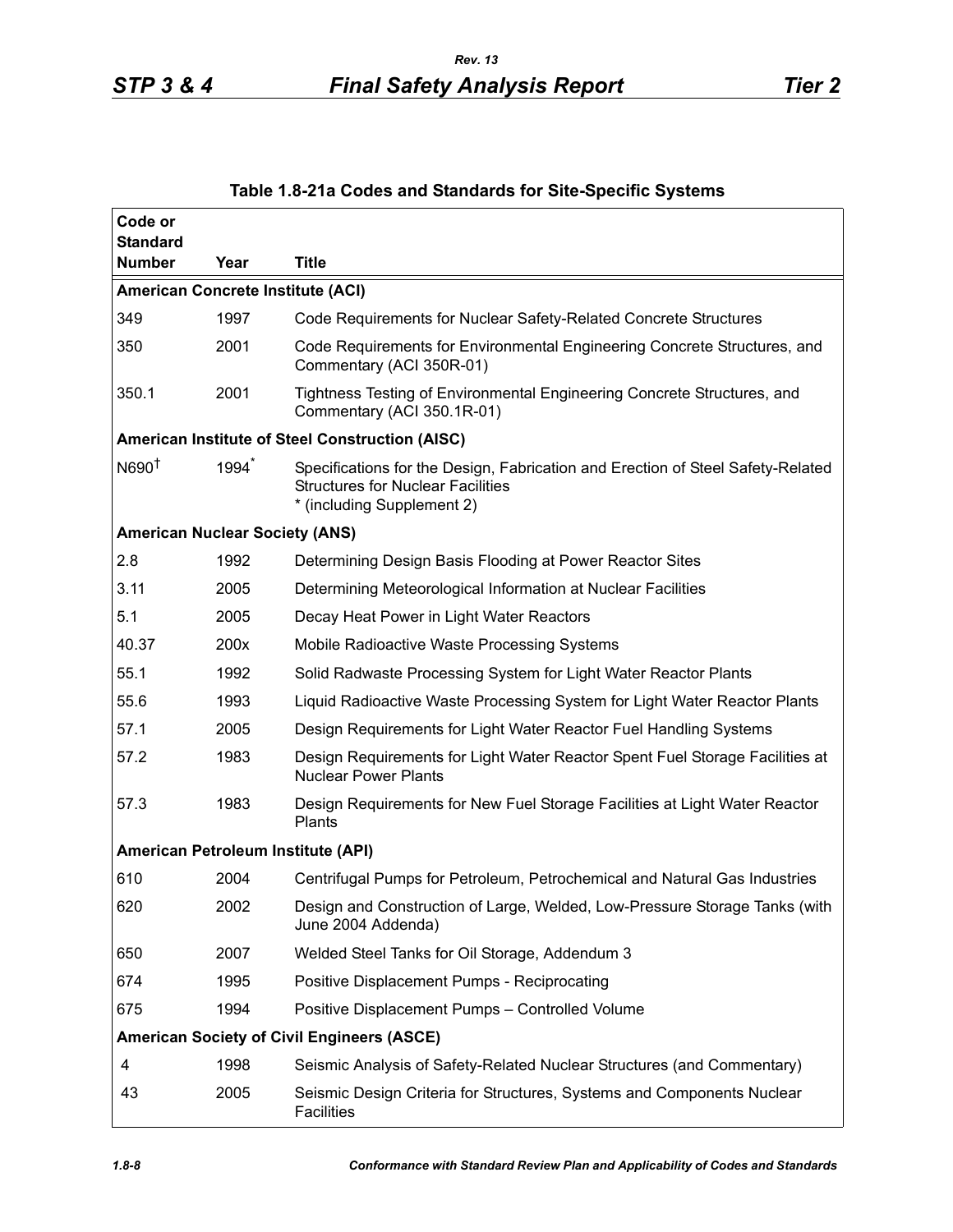## **Table 1.8-21a Codes and Standards for Site-Specific Systems (Continued)**

| Code or<br><b>Standard</b> |      |                                                                                                                       |
|----------------------------|------|-----------------------------------------------------------------------------------------------------------------------|
| <b>Number</b>              | Year | <b>Title</b>                                                                                                          |
|                            |      | American Society of Civil Engineers / Structural Engineering Institute (ASCE/SEI)                                     |
| 7                          | 2005 | Minimum Design Loads for Buildings and Other Structures                                                               |
|                            |      | American Society of Mechanical Engineers (ASME)                                                                       |
| $AG-1$                     | 1997 | Code on Nuclear Air and Gas Treatment                                                                                 |
| B30.2                      | 2005 | Overhead and Gantry Cranes (Top Running Bridge, Single or Multiple Girder,<br><b>Top Running Trolley Hoist)</b>       |
| B30.9                      | 2006 | Slings                                                                                                                |
| B30.10                     | 2005 | Hooks                                                                                                                 |
| B30.11                     | 2004 | Monorails and Underhung Cranes                                                                                        |
| B30.16                     | 2007 | Overhead Hoists (Underhung)                                                                                           |
| B31.1                      | 2004 | Power Piping (Includes 2006 Addenda)                                                                                  |
| B31.3                      | 2006 | <b>Process Piping</b>                                                                                                 |
| N13.1                      | 1999 | Guide to Sampling Airborne Radioactive Materials in Nuclear Facilities                                                |
| N <sub>14.6</sub>          | 1993 | Special Lifting Devices for Shipping Containers Weighing 10,000 Pounds (4500<br>kg) or More for Nuclear Materials     |
| N510                       | 1995 | <b>Testing of Nuclear Air-Cleaning Systems</b>                                                                        |
| NOG-1                      | 2004 | Rules for Construction of Overhead and Gantry Cranes                                                                  |
| <b>BPVC</b><br>Sec III     | 2001 | Rules for Construction of Nuclear Power Plant Components (including 2003<br>Addenda)                                  |
| <b>BPVC</b><br>Sec VIII    | 2004 | <b>Rules for Construction of Pressure Vessels</b>                                                                     |
| <b>BPVC</b><br>Sec XI      | 2004 | Rules for Inservice Inspection of Nuclear Power Plant Components                                                      |
| ΟM                         | 2004 | Code for Operation and Maintenance of Nuclear Power Plants                                                            |
| OM-S/G                     | 2007 | Requirements for Preoperational and Initial Startup Vibration Testing of Nuclear<br><b>Power Plant Piping Systems</b> |
|                            |      | Institute of Electrical and Electronics Engineers (IEEE)                                                              |
| 384                        | 1992 | Criteria for Independence of Class 1E Equipment and Circuits                                                          |
| 603                        | 1991 | IEEE Standard Criteria for Safety Systems for Nuclear Power Generating<br><b>Stations</b>                             |
| 666                        | 2007 | Design Guide for Electric Power Service Systems for Generating Stations                                               |
| C62.23                     | 1995 | Application Guide for Surge Protection of Electric Generating Plants                                                  |